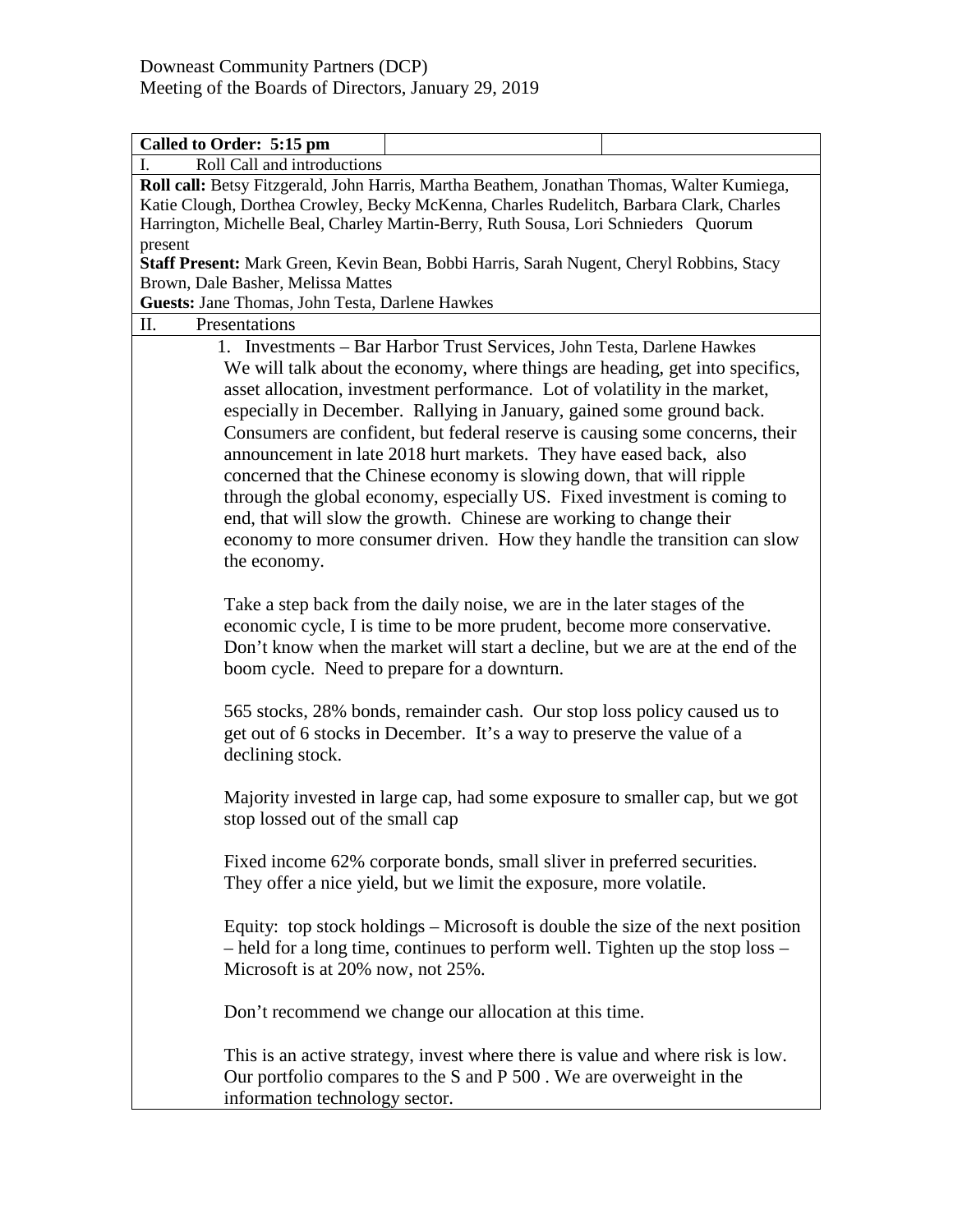Part of return comes from price, part from dividends. Dividends are more stable. Dividends go into cash, then are invested as portfolio requires.

Fixed income maturity weighting – shows when bonds will be maturing. Looking for short term bonds, five years or less. Rising interest economy, want to roll them over into higher yields. Very flat yield curve, no value in going longer.

Investment performance in three different sections, with benchmarks.

Put more emphasis on value index, as opposed to growth. Less volatility in stock price.

Since 2/29/2012, equity stocks growth outperformed value, but that will change over next few years.

Overall, outperformed the value bench mark, slightly underperformed the portfolio benchmark. Financial Institutions didn't fare well in the 4<sup>th</sup> quarter, already rebounding.

Bond portfolio has done very well – keeping it short term, and hand picking individual bonds helped here.

Account holdings: research carefully; get to know each company before investing.

Summarize – in later stages of business cycle, feel it is better to be conservative, have stop loss in effect to help protect portfolio.

Any questions, get them to Kevin, he will get answers and get back to you.

2. Housing – Bobbi Harris, Housing Director and Dale Basher, Operations Manager

Bobbi and Dale are here to talk about two exciting projects going on in the housing division.

The first is the solar project in Franklin that went on line recently.

Maine Solar resources are realty strong, on par with Austin Texas

We installed 476 panels, produce 345 watts per panel. Enough to power 20 homes per year.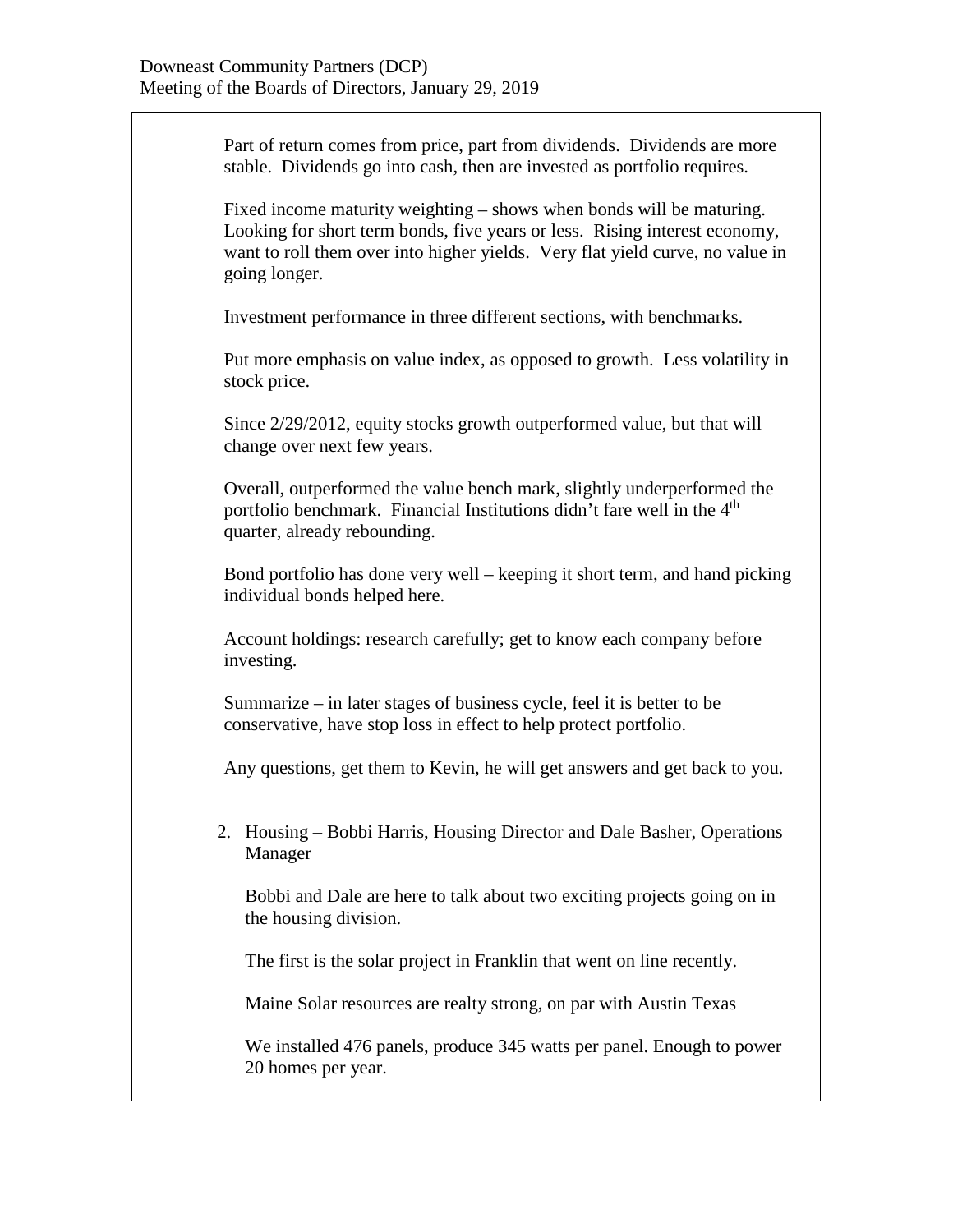This is photovoltaic, helps to transition us away from petroleum projects.

Nettable credits do age out after 12 months. Natural Energy Council of Maine is looking to change that.

Panels last at least thirty years, very minimal degradation each year following. Inverters have to be replaced every 12 years. We can keep the agreement as is or buyout at any time, looked at year 7, 8, 9 or 10 for optimal buyout.

How does this compare to what we use? Hard to determine that, but it is reasonably close to what our nine biggest users use. Nine is the number of meters we are allowed to connect to the system, per Maine legislation. No sense in building it bigger at this time.

The second exciting project that Housing is working on is a tiny house. This is an outcome of our CF Adams/Maine Seacoast Mission Home repair program. Some of the volunteers come from Assabet Valley Technical school. All three equal partners, but not rolling out to the public yet, so please keep it quiet.

The affiliation with the school is through Scott Shaw and the volunteers.

Gentleman we are doing this for served in the Marine Corps, discharged in 2012, has a severe corn allergy that is service related, difficulty assimilating into society, due to corn being used in everything. He is purchasing his home site, the process is going smoothly.

Shannon Well Drilling is donating the well.

Jeri Spurling is donating the architect and design work.

Assabet Valley is working on a materials list, they will approach Lowe's as they have a connection there, hoping for materials to be donated.

Lot of research involved in the materials list due to corn derivatives being in everything.

Timeline – start date must be no later than March, for completion in school year, transfer the house here in June.

All trades are at school, working on MOU with school, need to get permits.

DCP takes ownership for the house the minute it leaves the building.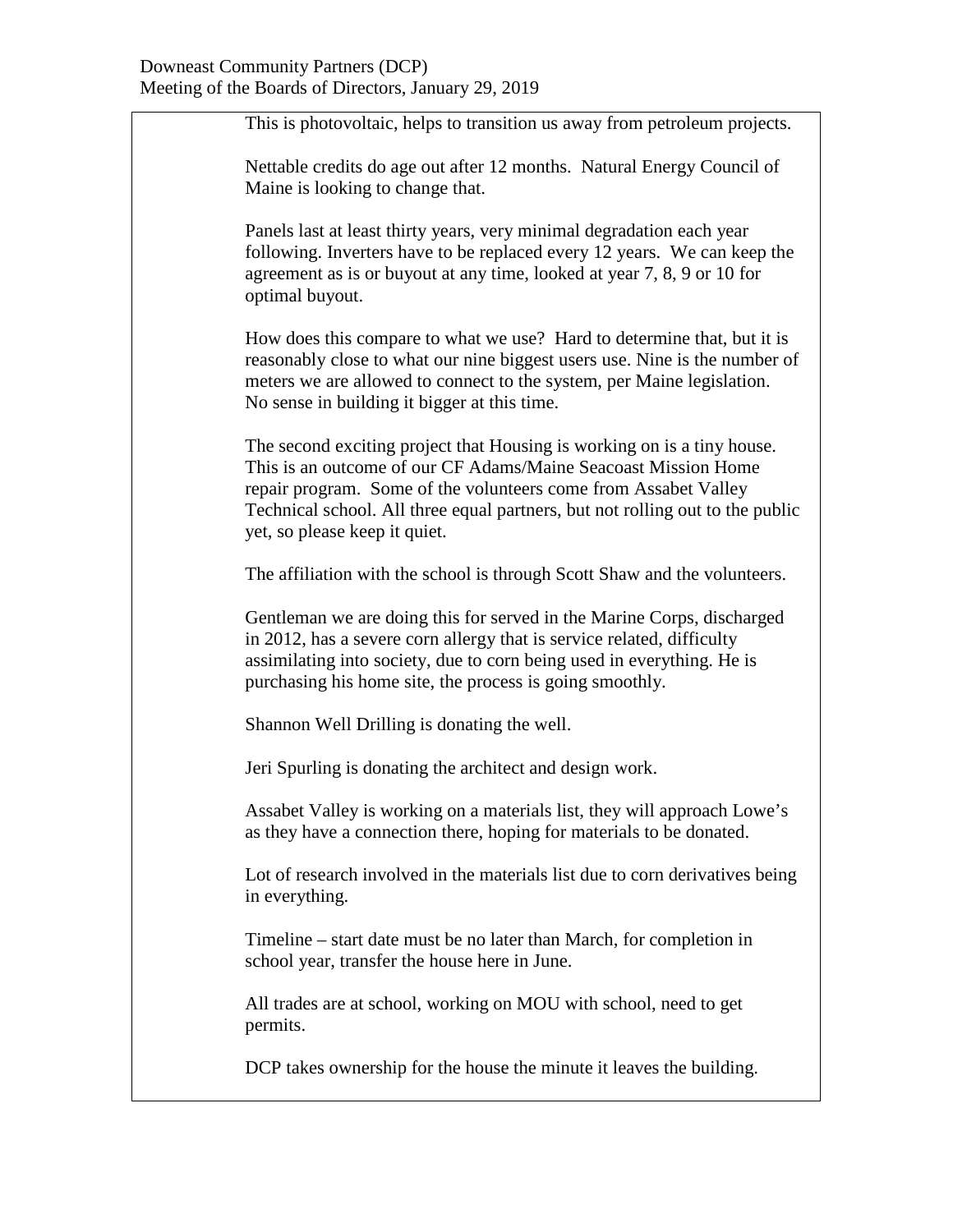Rooftop solar – similar to our off site solar field in how it works. One thing is different; it can provide electricity to the house directly. If production exceeds demand, then excess goes out to the grid, and nettable credits are created to pay electric bills when sun doesn't create enough electricity.

Two point six kilowatt hours on these panels, won't meet all of his needs, but most. Going bigger would add a great deal of expense because the system would have to be ground mounted or on another building.

Due to space limitations, cost limitations, solar limitations, going with propane on-demand hot water.

Grant will not cover the whole cost as now designed. Submitted additional request for grant for solar component. Working on a plan to raise the additional funds.

3. CSBG Training – Stacy Brown Here tonight and for all future board meetings.

Standards developed in 2016. There are nine standards; one that is required is board education.

We are looking at Standard 4.4 tonight.

DCP is required to submit a plan outlining the improvements we plan to make in our clients lives, then report periodically on progress.

We are funding our Loan program, Tax program, Nurse Home Visiting program, Aging in Place, and Board Training. Have to be serving people at 125% of poverty level or lower. We can start any program that has these income guidelines.

On each page that shows funding, required to tie back to our Community Needs Assessment when we set these goals.

We have set up a CSBG committee to review the CSBG plan, make sure that we hit all of these required standards; the committee consists of Stacy, Bobbi, Sarah N, Melissa, Michelle Beal.

Recently the State purchased Empowor for the CAPS to use to track clients and outcomes. This will enable us to make sure that we are accurately counting the people that we serve, and will eventually enable us to track their progress.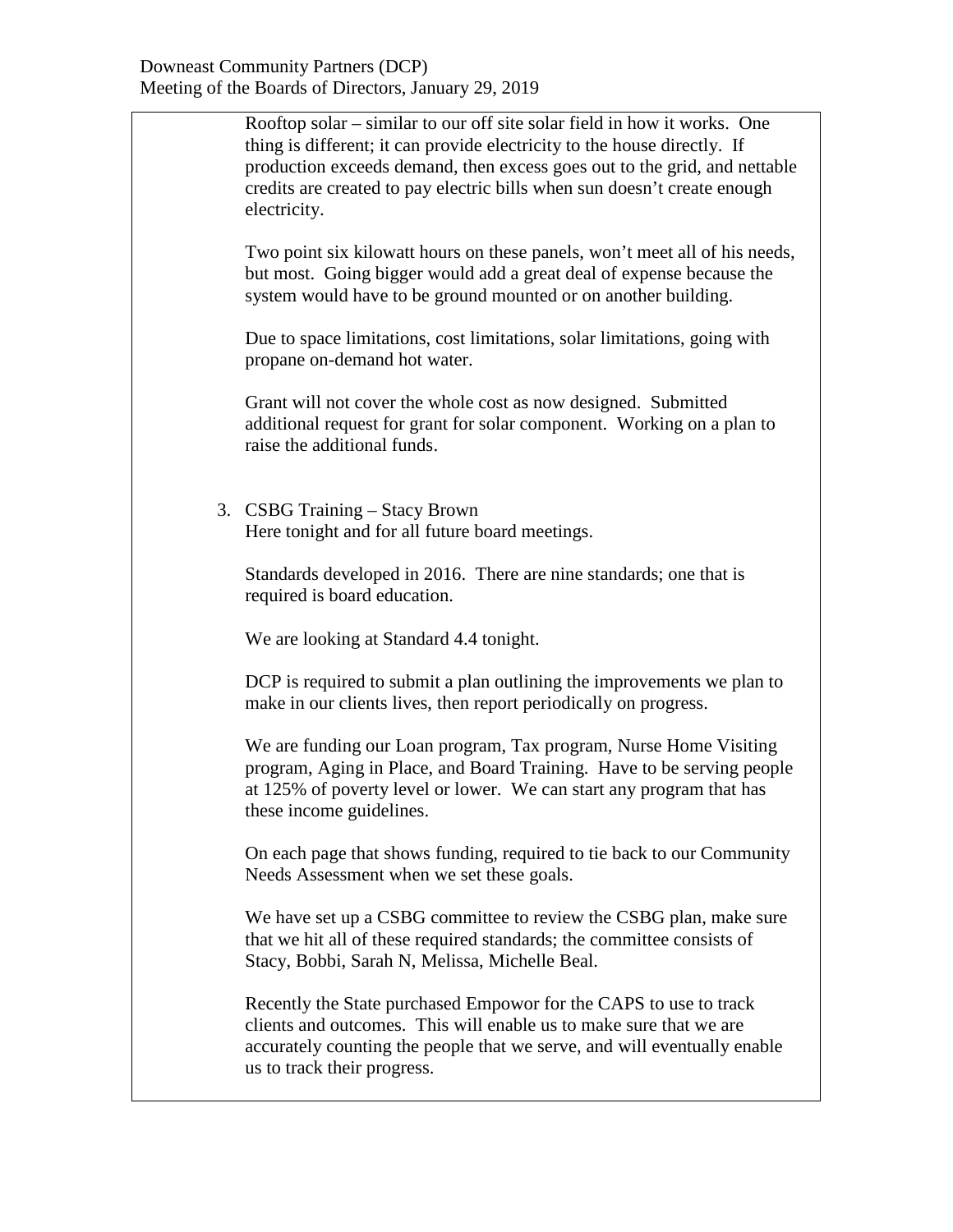| Question: What are the NPIs?                                                              |  |  |
|-------------------------------------------------------------------------------------------|--|--|
| National Performance Indicators – each year we create projections for the                 |  |  |
| numbers served under all of the indicators that apply to us, and report on                |  |  |
| them quarterly.                                                                           |  |  |
|                                                                                           |  |  |
|                                                                                           |  |  |
| Items for Board Action<br>III                                                             |  |  |
| 1. Approval of Meeting Minutes from 12/4/2018                                             |  |  |
| <b>Discussion:</b> Sarah will fix the time meeting convened.                              |  |  |
| Action: Martha made the motion to approve the minutes as amended, John                    |  |  |
| seconded. Motion passed. Ruth abstained, not present at last meeting.                     |  |  |
| 2. RESOLVED, The Board of Directors hereby approves the following agency                  |  |  |
| policies                                                                                  |  |  |
| 1. Participant Rights                                                                     |  |  |
| 2. Blood Borne Pathogens and other Potentially Infectious                                 |  |  |
| Materials Exposure Control Plan/Procedure                                                 |  |  |
| 3. Participant Complaint Policy                                                           |  |  |
| 4. Hazard Communications                                                                  |  |  |
| 5. Confidentiality Policy and Procedure                                                   |  |  |
| <b>Discussion:</b> Stacy has confirmed that they comply with laws, rules and regs for new |  |  |
| organization. Stacy will provide Confidentiality Policies for board members               |  |  |
| signatures.                                                                               |  |  |
| Action: Becky made the motion to approve these policies, Katie seconded. Motion           |  |  |
| passed.                                                                                   |  |  |
| 3. RESOLVED, to authorize the Finance Director and Treasurer to sign any                  |  |  |
| documents required to allow the transition of CFO and WHCA credit cards to                |  |  |
| Downeast Community Partners.                                                              |  |  |
| <b>Discussion: None</b>                                                                   |  |  |
| Action: Walter made the motion to approve the calendar, Barbara seconded.                 |  |  |
| Motion passed.                                                                            |  |  |
| 4. Resolved to appoint Elaine Abbott of Eastport to a "private sector" member of          |  |  |
| the Board of Directors representing Washington County.                                    |  |  |
| Discussion: Outgoing city manager in Eastport, moving over to the health sector           |  |  |
| shortly.                                                                                  |  |  |
| Action: Becky made the motion to approve appointment, Martha seconded.                    |  |  |
| <b>Motion passed.</b>                                                                     |  |  |
| 5. Resolved, to recommend that the Hancock County Commissioners appoint Lisa              |  |  |
| Veazie of Blue Hill as a "public sector" member of the DCP Board of Directors             |  |  |
| Discussion: Senior VP Bar Harbor Banking and Trust, very excited to join us.              |  |  |
| Action: Martha made the motion to approve the request to appoint Lisa Veazie,             |  |  |
| Walter seconded. Motion passed.                                                           |  |  |
|                                                                                           |  |  |
| IV<br>Reports                                                                             |  |  |
| 1. Executive Committee Report on 11/30/18 Meeting (See minutes) and                       |  |  |
| Action by Consent (Sale of Jonesport Property)                                            |  |  |
| Executive committee has met twice, 11/30/18 to work with Melissa on                       |  |  |

Executive committee has met twice, 11/30/18 to work with Melissa on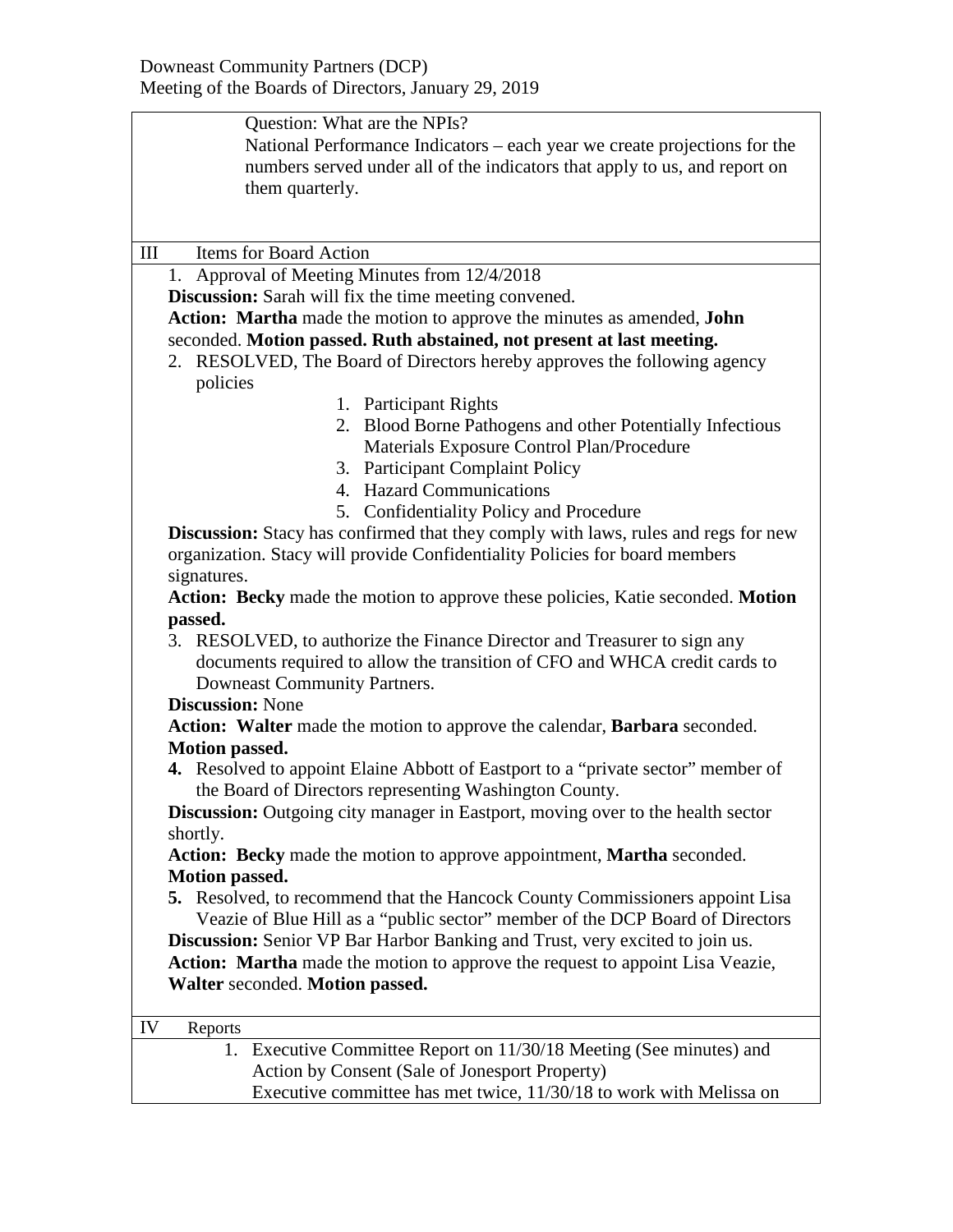Head Start grant. Action by Consent – action to sell property in Jonesport did happen, we closed on it, no longer own it. Hope it will get renovated and back in use.

2. Strategic Plan Update – Committee Met in Milbridge to look at draft plan, draft mission, draft vision, work on goal content, strategies under them. Really well informed by management team, feed back around the goals, next steps involved putting in some missing items, putting strategies in sequence. Meeting again soon. Lot of work done on Mission by staff, committee worked on it as well. Very close on that. The goals that have a lot of substance are around programs, ensuring access, internal organizational capacity.

Timeline – work through the month of February, report to you at February meeting. Might be presented in March, at least will report to the board in March, approval in April if time is needed.

- 3. Development Committee Barbara Clark No meeting this month, seed is ongoing, Kara has ongoing sponsorship search for At Home Rowing Regatta in June, ideas please send to her. United Way grants submitted. Stacy, Ann, and Gerry Bryan are meeting with a gentleman with long term giving history. Anne has reached \$16,000 in annual appeal contributions.
- 4. Executive Directors Report Mark Green

Discovery House – update on the disagreement over 90,000 in fees. Reached agreement today for \$70,000. Had set aside 42,000 for loss reserve. Won't need it all.

Marcia Rogers, employee, city councilor, wants to work to reopen Calais DHHS. Calais sees significantly more people, seems like this is something we should help with, not sure of our role, but support Calais in this effort. Walter: a letter stating that we have a lot of clients in the area who need the services. If we had numbers, that would help. Perhaps a board resolution?

**Michelle motioned** to authorize the chair to send a letter to the commissioner of DHHS to support the city of Calais efforts to bring DHHS back to the City of Calais, **Ruth seconded**

## **Motion passed**

Spoke to executive committee about the senior housing bond, which is out, and is first come first served. Mark will start working on that and will keep the board in the loop.

Milbridge project is over budget, work on how to pay for that, and report to the full board on how that works out.

Property that DCP owns on Elm Street, lease expires in March,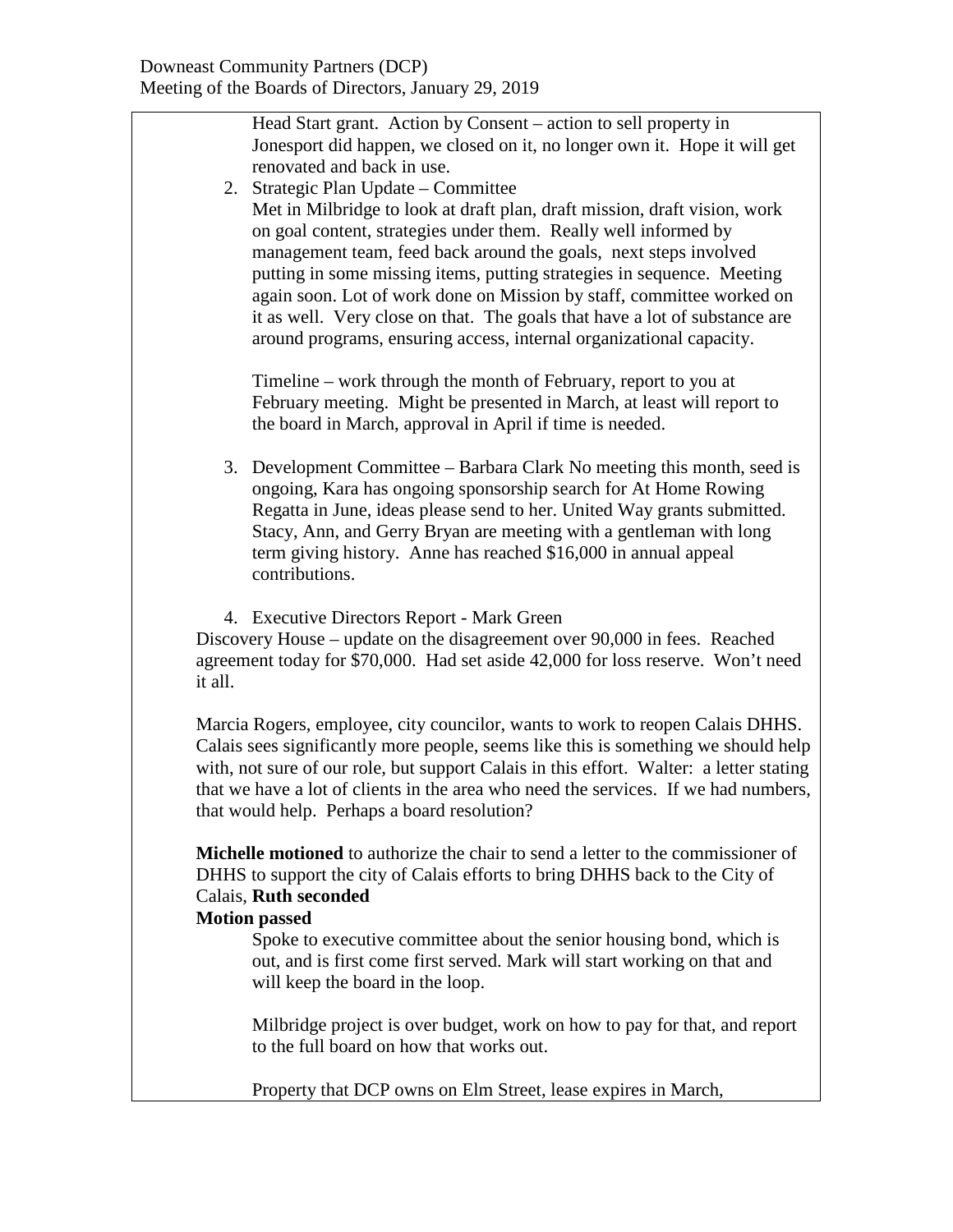preliminary work with a group trying to put together a recovery house, seeing if that property will meet these needs, make it work financially.

If that doesn't work, FFD has been awarded some Section 8 housing, difficulty finding housing. Strong need for Section 8 Housing in the area.

Mano en Mano moved back in here yesterday.

Lori Schneiders talking about getting early childhood certificate leading to associates degree at UM Also looking at gerontology certificate in the future.

Is there any more movement on the Hospice building? No, waiting for the 6 months to expire.

5. Finance Directors Report – Kevin Bean

Showing a ¼ million deficit. Head Start contract ended in November, was closed out as overspent, and investment performance in December. \$25,000 expenses went into opening Trenton and Harrington, which was unexpected. Other portion of deficit is Transportation; Logisticare seems to have realized that if they cancel our trips, they get to keep the money. This is a seasonal fluctuation, with holidays and winter storms. Expect that to turn around as we come to spring.

Are looking at a lot of things coming in in January. Got a refund from Workers Comp (\$40,000), and about 120-130 thousand dollars in credits coming back that we should see a drastic reduction to the deficit.

Head Start and Childcare – 106,000 deficit – about 10K more than last year, and we ended the year with a surplus. Reallocation saved us from having double this deficit last year, I think the allocation process we went through is working for us, will see the affect in the next few months.

Cash is good.

6. Head Start Director's Report – Melissa Mattes Please review the handouts, including excerpt from Head Start legislation, especially the section on board involvement.

Melissa will answer your questions at next meeting.

COLA for Head Start - 1.7 % working with Stacy on how to deal with that, due in March